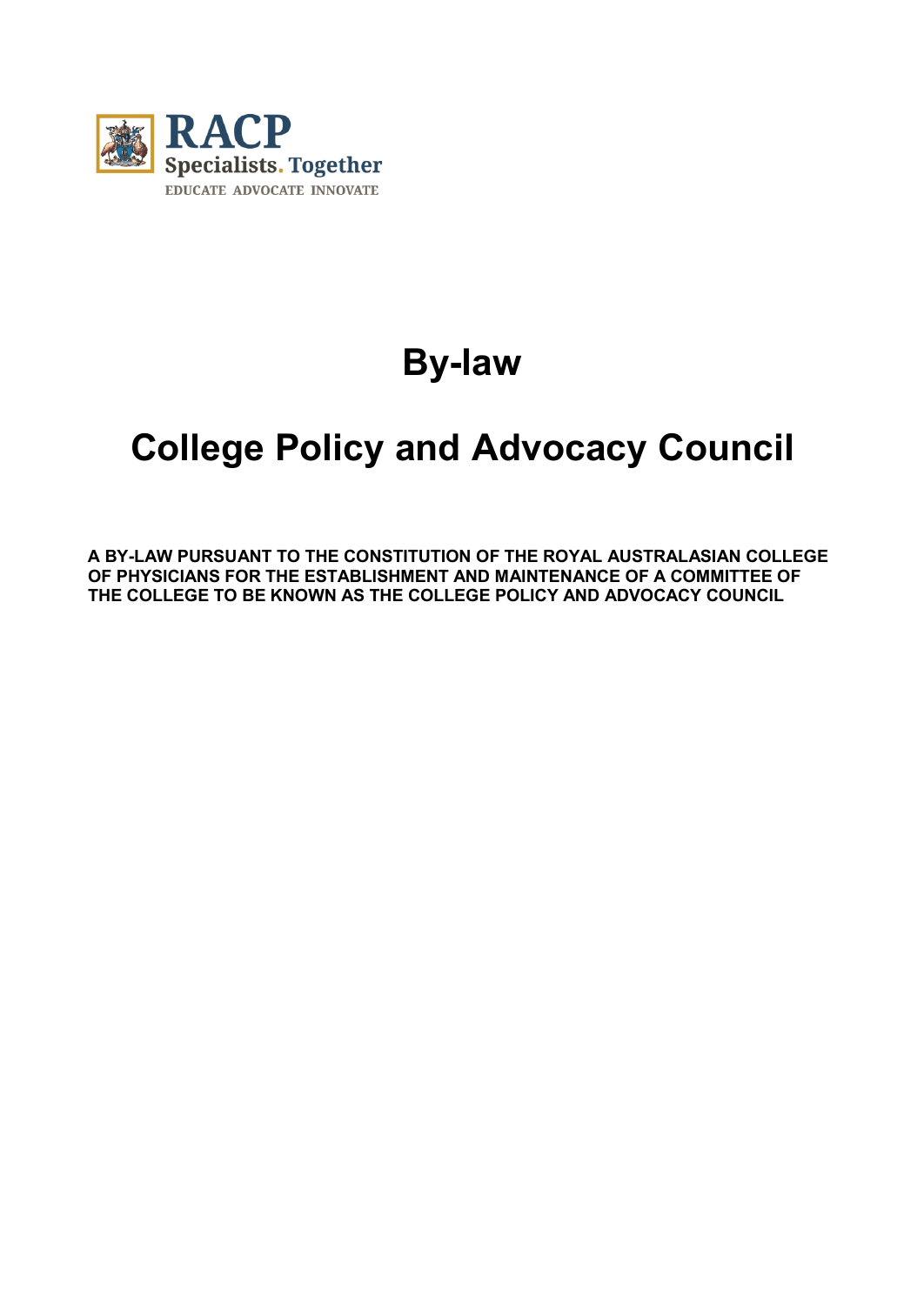## **CONTENTS**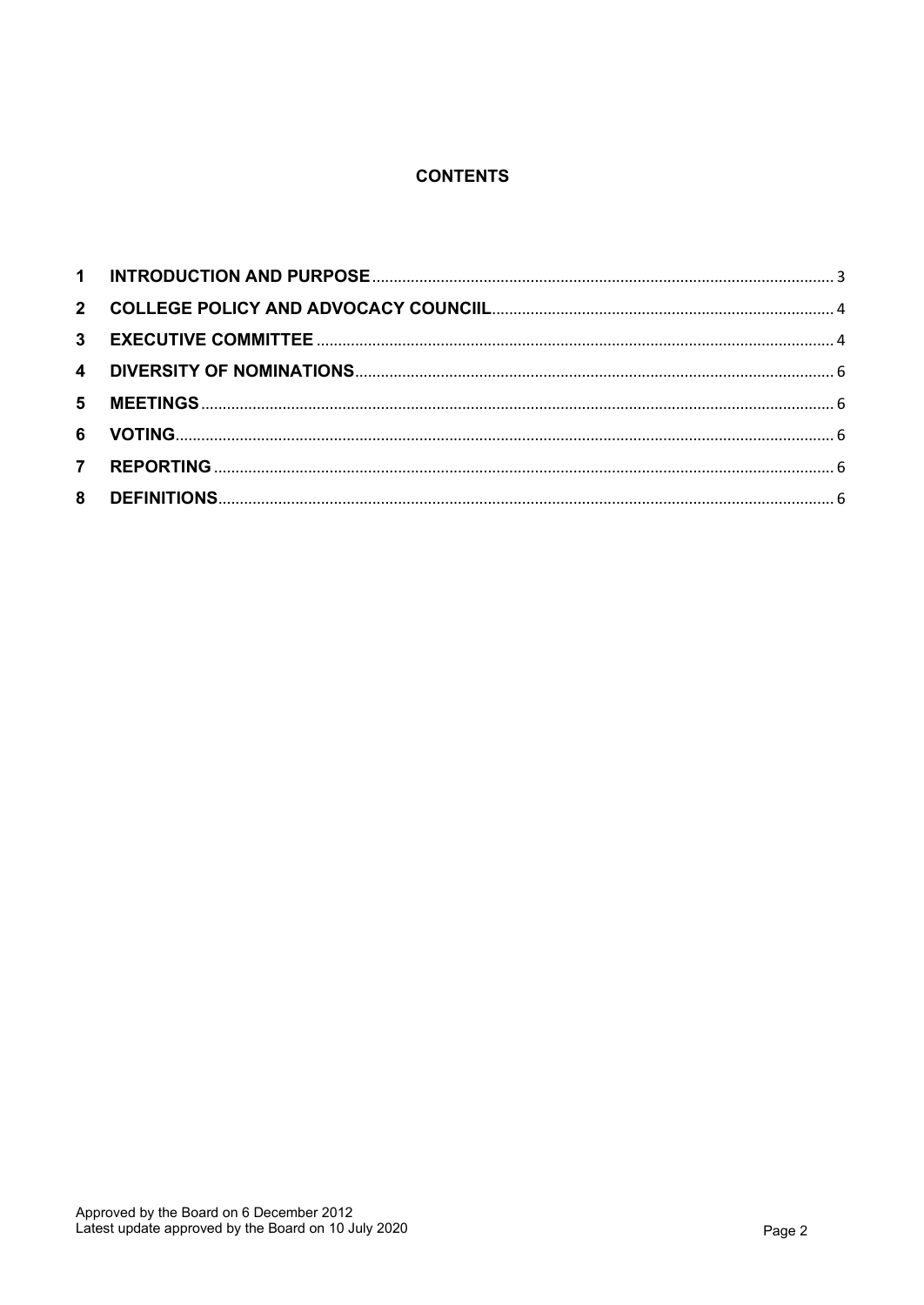# <span id="page-2-0"></span>**1 INTRODUCTION AND PURPOSE**

**1.1** The College Board has, pursuant to the Constitution of the College, established the College Policy and Advocacy Council (CPAC) (established under clause 2) and its Executive Committee (established under clause 3).

**1.2** The CPAC has been established by the College Board to coordinate consistent and effective policy and advocacy across the College.

**1.3** CPAC will be the peak decision-making body for health related policy and advocacy in each country.

**1.4** Decision making on specialty-specific and region-specific issues is delegated to the appropriate College body in line with the CPAC Delegation Model, with the College body:

- keeping the CPAC informed on a noting basis
- keeping the Policy & Advocacy team informed so that they can provide support and identify and advise on risks, particularly relating to:
	- $\circ$  the relationship with government and key external stakeholders
	- o the need to consult with other College Bodies.

**1.5** All policy and advocacy bodies in the College will provide advice to and report to the CPAC.

## **1. 6 Policy and Advocacy**

In matters of policy and advocacy, the CPAC has been established to:

- a) Consult with all College Bodies involved with policy and advocacy matters to establish the key policy priorities and activities for the whole College for approval by the College Board, in a manner that aligns the needs of Members and the community;
- b) Communicate the approved policy and advocacy priorities across the College in line with the approved priorities;
- c) Consult with Specialty Societies and other external bodies on policy and advocacy matters and priorities where appropriate, to maximise effective outcomes;
- d) Work with all College Bodies on policy and advocacy positions and activities, including working with the College Education Committee on policy and advocacy matters relevant to education and training;
- e) Respond in a timely and relevant manner to emerging policy and advocacy issues that are relevant to the College Fellows, trainees and the community;
- f) Promote the role of the College, Fellows and trainees, including:
	- A College-wide communication strategy that focusses on the role of Fellows and trainees in improving the quality and safety of health care in Australia and New Zealand; and
	- Supporting the work of the College with government and other key stakeholders, on regulatory, legal and legislative arrangements, which are of strategic importance for the College, Fellowship and trainees and the community.

These functions will be exercised by the CPAC, except to the extent that they are delegated to the Executive Committee in writing.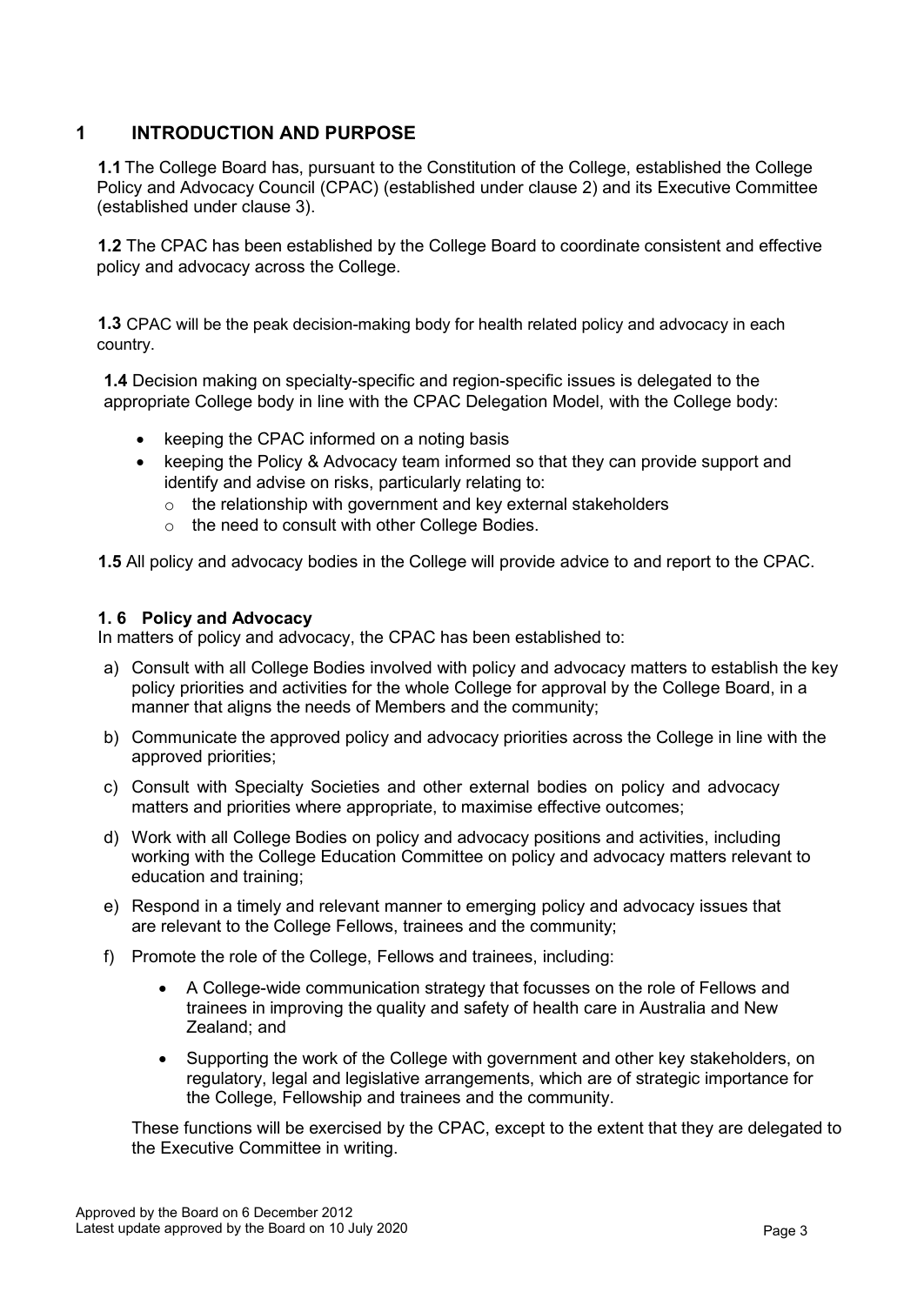# <span id="page-3-0"></span>**2 COLLEGE POLICY AND ADVOCACY COUNCIIL**

## **2.1 CPAC**

A College Policy and Advocacy Council will be established and it will be the peak decision making and strategic planning body for health policy and advocacy ('the CPAC').

## **2.2 Role of the CPAC**

- **2.2.1** The CPAC may do all things necessary to further the purposes as outlined in this By-law, other applicable By-laws and policies of the College and directions of the College Board.
- **2.2.2** The CPAC may delegate any part of its activities to the Executive Committee by resolution of the CPAC.

#### **2.3 Composition of the CPAC**

Members of the CPAC shall be appointed by the College Board and shall comprise:

- **2.3.1** The Chair of the Council, who should be a member of the Board appointed by the Board;
- **2.3.2** a member appointed to be the Deputy Chair of the Council and the Executive Committee, in accordance with 3.3.2;
- **2.3.3** The Chair of the Policy and Advocacy Committee of each Division Faculty and Chapter of the College;
- **2.3.4** The Chair of, or their nominee from, each Regional Committee, including Aotearoa New Zealand;
- **2.3.5** The Chair of, or their nominee from, the Aboriginal and Torres Strait Islander Health Committee;
- **2.3.6** The Chair of, or their nominee from, the Māori Health Committee;
- **2.3.7** A trainee recommended by the College Trainees Committee after identifying candidates through an Expression of Interest process that is run in accordance with the usual procedures of the College:
- **2.3.8** A representative from the Consumer Advisory Group, appointed through an Expression of Interest process in accordance with the usual procedures of the College;
- **2.3.9** Up to three co-opted members, with appropriate expertise in policy and advocacy who may or may not be Fellows; and

**2.3.10** All Executive Committee members who are not otherwise members of Council.

## **2.4 Sub-committees**

In addition to the Executive Committee established under this By-law, the CPAC may, subject to the approval of the Board, create committees or time-limited or specific purpose working parties as the CPAC may recommend from time to time.

## <span id="page-3-1"></span>**3 EXECUTIVE COMMITTEE**

## **3.1 Executive Committee**

An Executive Committee will be established and will report to the CPAC.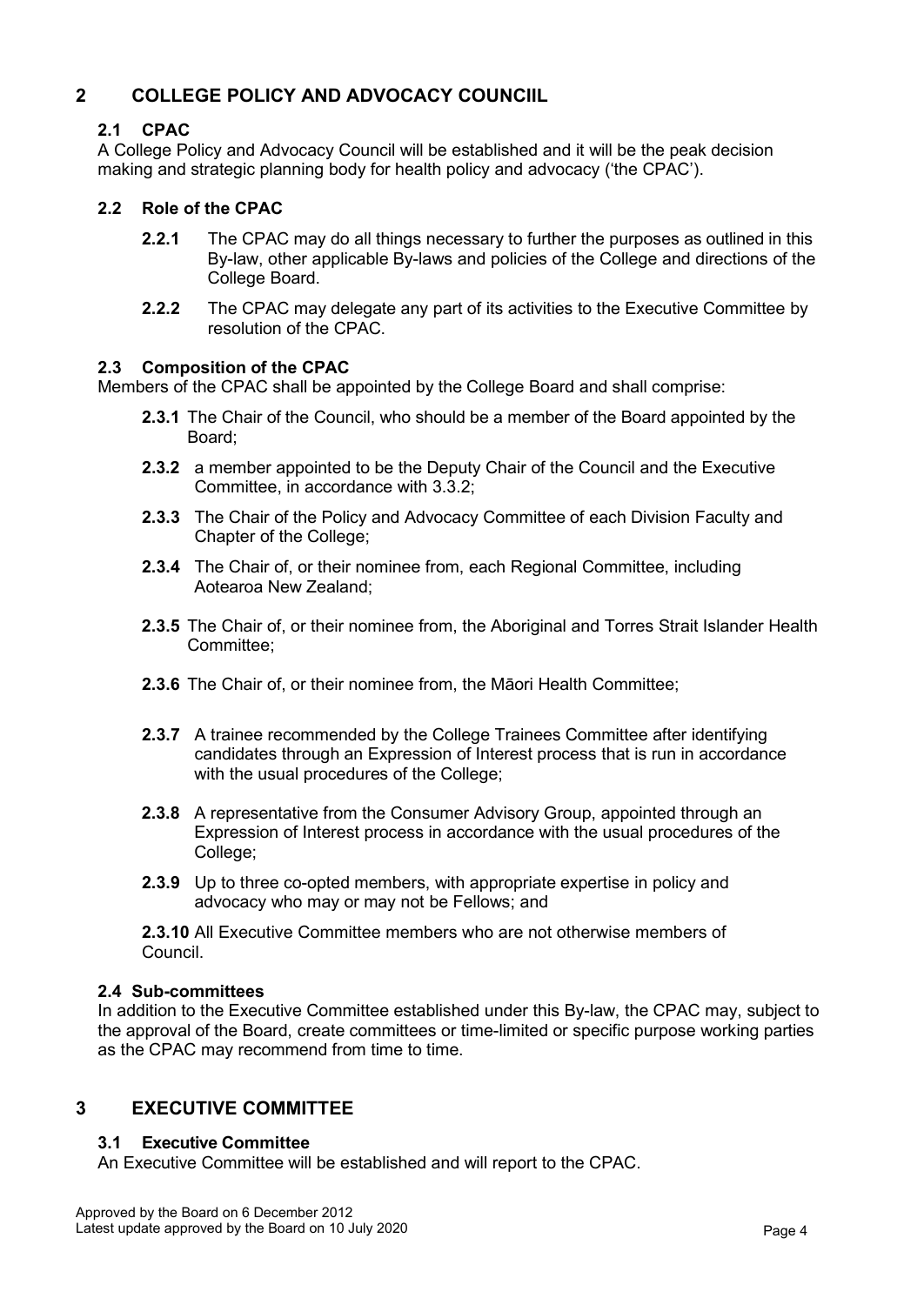## **3.2 Role of Executive Committee**

The Executive Committee shall meet in the intervening periods between CPAC meetings and otherwise as required by CPAC to exercise such powers of the CPAC in managing the business and interests of the CPAC as may be delegated to it by resolution of CPAC, or as the Chair of the CPAC, in an emergency, may decide.

## **3.3 Membership of Executive Committee**

- **3.3.1** The Executive Committee will be appointed by the College Board, and will comprise:
	- a) the Council Chair;
	- b) the Deputy Chair,
	- c) up to nine other members in addition to the Council Chair and the Deputy Chair; and
	- d) not more than eleven (11) members in total.
	- e) not less than nine members in total.
- **3.3.2** Members appointed in accordance with 3.3.1 (b and c) shall be appointed following an Expression of Interest process that is run in accordance with the usual procedures of the College.
- **3.3.3** Where possible the Executive Committee should include a Fellow from the Adult Medicine Division, the Paediatrics and Child Health Division, a Faculty of the College and a Fellow resident in Aotearoa New Zealand. Effort should be made to secure gender balance, to include a trainee member, and to include Indigenous members of the College.

## **3.4 Co-opted members**

- **3.4.1** From time to time the Executive Committee may require the contribution of a person, or persons, who has, or have, expertise to assist the Executive Committee in its deliberations. To achieve this, the Executive Committee may co-opt members for a specified time, usually not exceeding 6 months, or for a specified task.
- **3.4.2** Co-opted members shall be appointed in accordance with the requirements of the Governance of College Bodies By-law.

## **3.5 Term**

Executive Committee members shall be appointed for a term of three (3) years. Members of the Executive Committee cannot serve more than two (2) consecutive terms.

## **3.6 Review of decisions of the Executive Committee**

- **3.6.1** Any request for review by a CPAC Member of an Executive Committee decision must be made promptly in writing, preferably within seventy-two hours of the matter being approved by the Executive Committee, to the Chair of the Committee.
- **3.6.2** The decisions of the Executive Committee may be reviewed by the CPAC, at the request of two thirds of the members of the CPAC (excluding those members who are also members of the Executive Committee).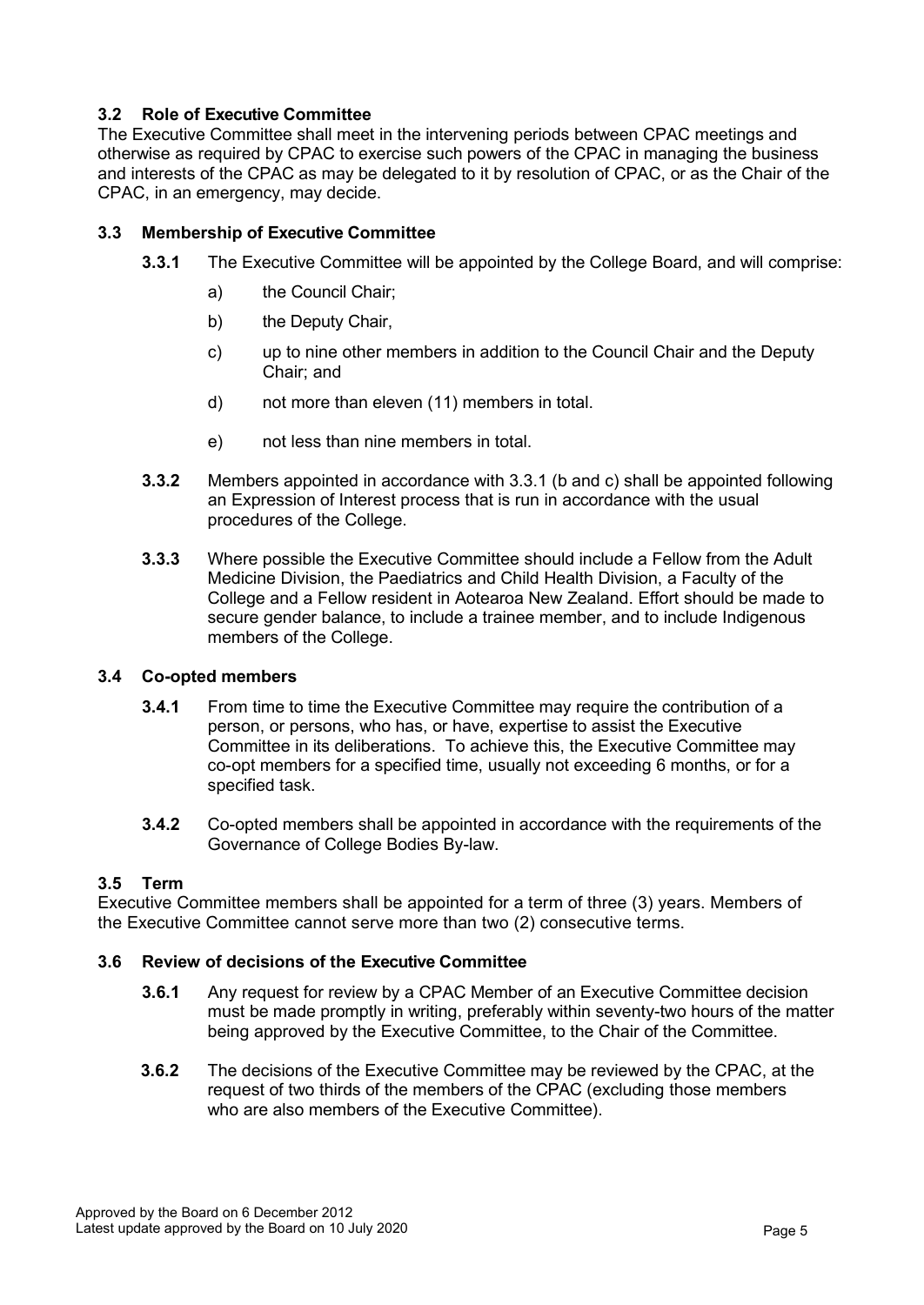## <span id="page-5-0"></span>**4 DIVERSITY OF NOMINATIONS**

Each College Body shall attempt as far as practicable to ensure that important strata of the College membership (for example: gender, geographic location, ethnicity, public and private practice) are represented among the candidates.

## <span id="page-5-1"></span>**5 MEETINGS**

- **5.1** The CPAC will have no more than two face to face meetings per calendar year, unless otherwise approved by the College Board.
- **5.2** The Executive Committee will operate by electronic circular resolution, or by teleconference/zoom and may only meet face to face as approved by the College Board on the recommendation of the CPAC.

## <span id="page-5-2"></span>**6 VOTING**

**6.1** For the purposes of the Executive Committee out-of-session decision-making, a decision on a matter is considered made if a threshold vote is reached. Decisions made via electronic circular resolution must reach a threshold of 75% as per the Governance of College Bodies Bylaw (9 votes of an 11 member committee). If this is not possible, a decision is made if the majority of Executive Committee members approve, who have responded to the matter, and the Chair of CPAC is in agreement.

# <span id="page-5-3"></span>**7 REPORTING**

- **7.1** The College Policy and Advocacy Council is a Committee of the College Board and must report to the College Board as required by the College Board from time to time.
- **7.2** The CPAC may make exception reports to the College Board to address emerging or risk issues as required.
- **7.3** The Executive Committee will report to the CPAC at their face to face meetings and otherwise in accordance with any written delegation, or as requested from time to time.
- **7.4** All policy and advocacy bodies in the College will provide advice to and report to the CPAC, keeping the CPAC informed of delegated matters on a noting basis. The policy and advocacy activities of College Bodies will be subject to CPAC approval, as appropriate, as stated in clause 1.4.

## <span id="page-5-4"></span>**8 DEFINITIONS**

- "College" means The Royal Australasian College of Physicians (ACN 000 039 047), an incorporated body limited by guarantee.
- "College Board" means the Board of Directors of the College.
- "College Body" means:
	- (a) the Council of each Division or Faculty of the College;
	- (b) the Committee of each Chapter of the College;
	- (c) each College Board Committee; and
	- (d) each Committee, subcommittee, working group, expert advisory group or other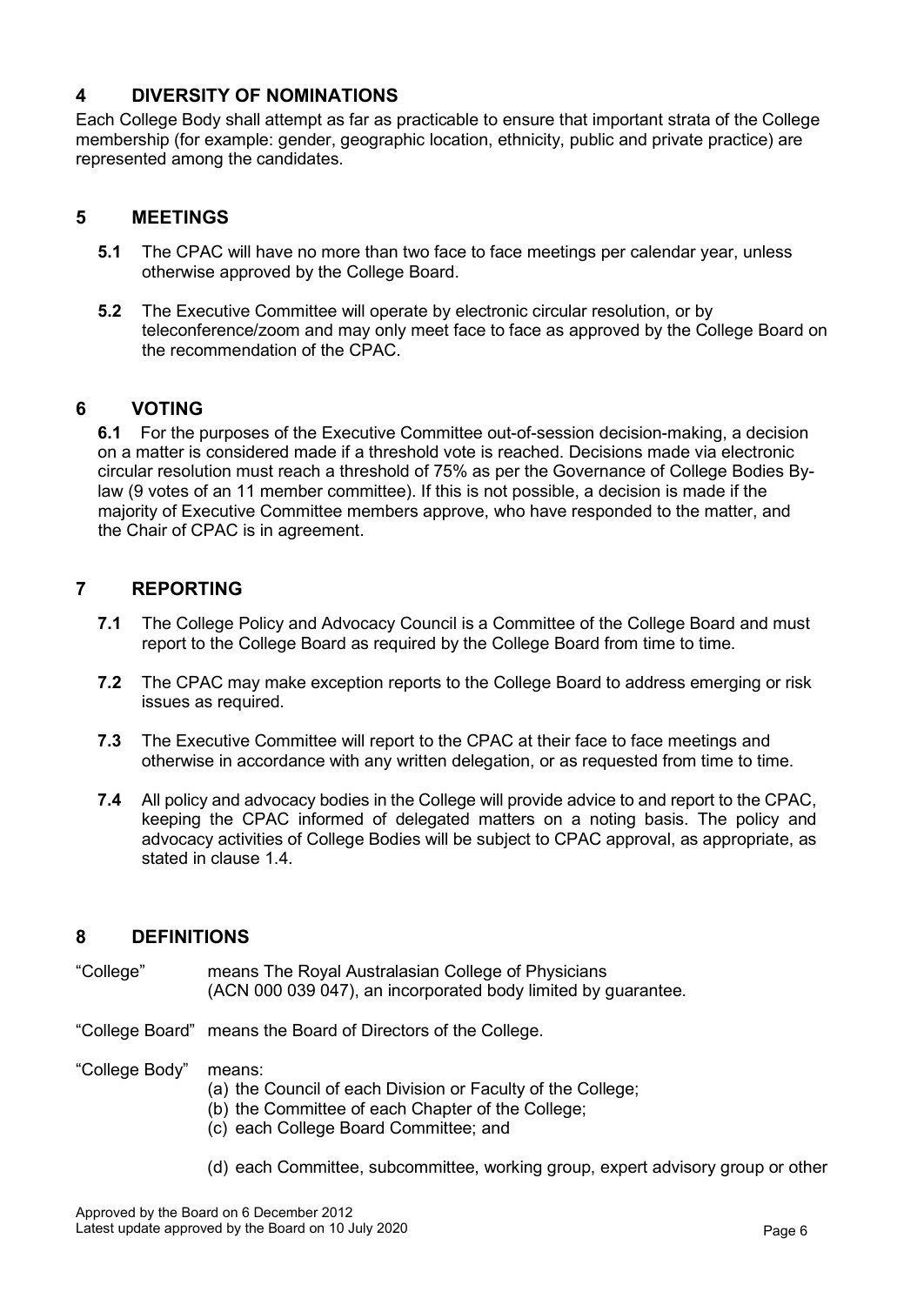subgroup formed under the auspices of any of the above, whether or not limited in time or purpose.

"Constitution" means the Constitution of the College as amended from time to time.

"Member" has the same meaning as defined in the Constitution.

"Fellow" has the same meaning as defined in the Constitution.

Approved by the College Board on 6 December 2012 Last updated on 10 July 2020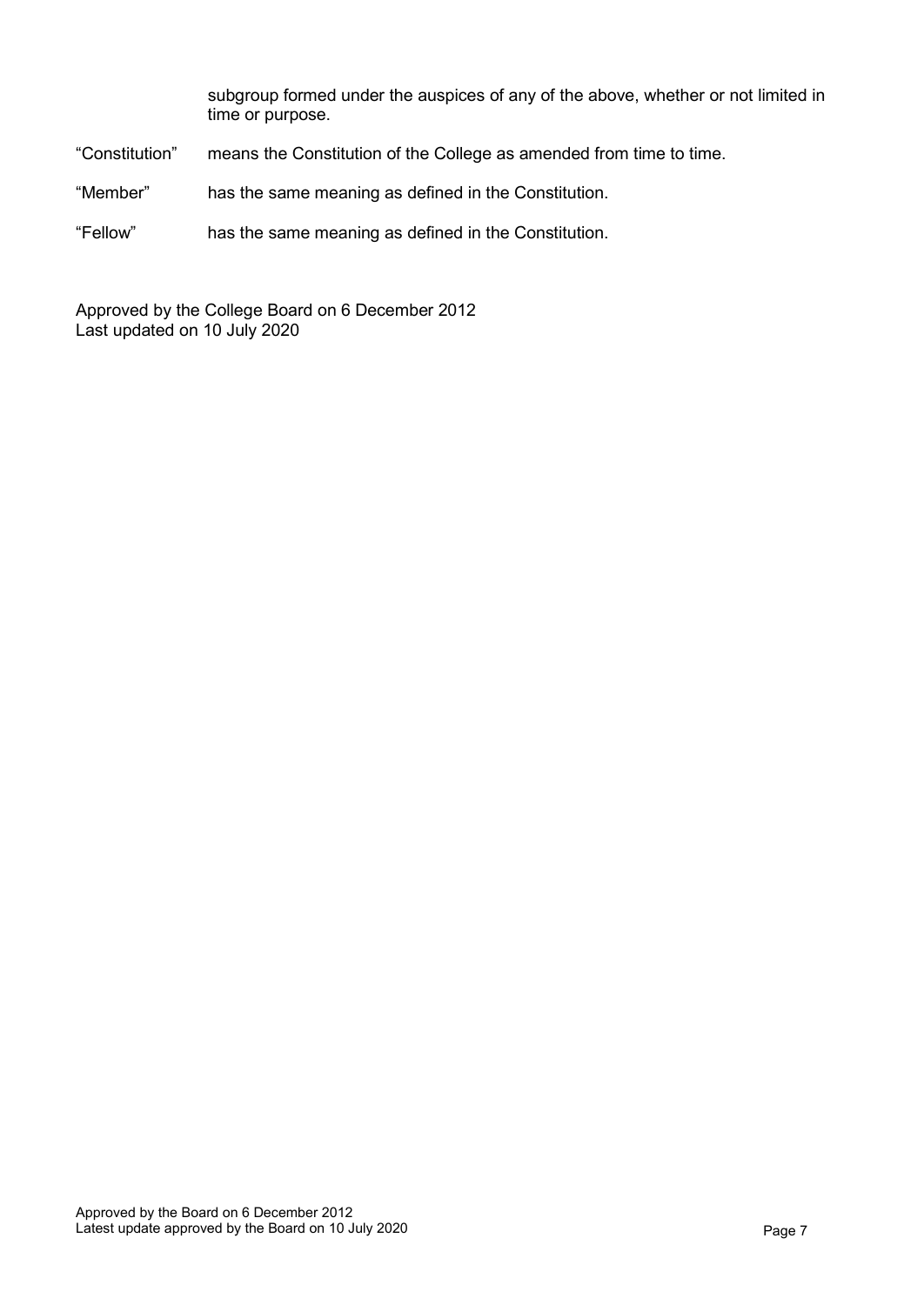| By-Law History as from 6 December 2012                                      |                                                                                                            |                  |  |  |  |  |
|-----------------------------------------------------------------------------|------------------------------------------------------------------------------------------------------------|------------------|--|--|--|--|
| <b>Commencement of By-Law</b>                                               |                                                                                                            |                  |  |  |  |  |
| This By-Law was approved by the Board of the College on 6 December 2012 and |                                                                                                            |                  |  |  |  |  |
| commenced on that date.                                                     |                                                                                                            |                  |  |  |  |  |
| <b>Subsequent amendments to By-Law</b>                                      |                                                                                                            |                  |  |  |  |  |
| Item                                                                        | <b>Amendment</b>                                                                                           | <b>Commenced</b> |  |  |  |  |
| 1                                                                           | An addition to Clause 1.4:- 'These functions will be                                                       | 5/12/13          |  |  |  |  |
|                                                                             | exercised by the Council, except to the extent that they are                                               |                  |  |  |  |  |
|                                                                             | specifically delegated to the Advisory Committee in                                                        |                  |  |  |  |  |
|                                                                             | writing.'                                                                                                  |                  |  |  |  |  |
| $\overline{2}$                                                              | Minor typographical error was corrected at Clause 3.6.1                                                    | 5/12/13          |  |  |  |  |
| $\overline{3}$                                                              | Amendment to Clause 3.3.1(c) - increase additional                                                         | 21/03/14         |  |  |  |  |
|                                                                             | members from four to eight                                                                                 |                  |  |  |  |  |
| 4                                                                           | Amendment to Clause $3.3.1(d)$ – limit total membership of                                                 | 21/03/14         |  |  |  |  |
|                                                                             | Advisory Committee to nine                                                                                 |                  |  |  |  |  |
| 5                                                                           | Addition to clause 2.3 - 2.3.7 - All Advisory Committee                                                    | 12/02/15         |  |  |  |  |
|                                                                             | members who are not otherwise members of Council                                                           |                  |  |  |  |  |
| 6                                                                           | Amendment to clause 3.5 to extend term of members.                                                         | 24/7/15          |  |  |  |  |
| $\overline{7}$                                                              | Amended reference to 'College Policy and Advocacy                                                          | 12/07/19         |  |  |  |  |
|                                                                             | Committee' to 'College Policy and Advocacy Council'                                                        |                  |  |  |  |  |
|                                                                             | throughout                                                                                                 |                  |  |  |  |  |
| 8                                                                           | Amended reference to 'College Policy and Advocacy                                                          | 12/07/19         |  |  |  |  |
|                                                                             | Committee Advisory Committee' to 'College Policy and                                                       |                  |  |  |  |  |
|                                                                             | Advocacy Council Executive Committee' throughout                                                           |                  |  |  |  |  |
| 9                                                                           | Amendment to Clause $1.3 - 'CPAC$ will be the peak                                                         | 12/07/19         |  |  |  |  |
|                                                                             | decision-making body for health related policy and advocacy                                                |                  |  |  |  |  |
|                                                                             | in each country.'                                                                                          |                  |  |  |  |  |
| 10                                                                          | Addition to Clause 1.4 - 'Decision making on specialty-                                                    | 12/07/19         |  |  |  |  |
|                                                                             | specific and region-specific issues is delegated to the                                                    |                  |  |  |  |  |
|                                                                             | appropriate College body in line with the CPAC Delegation                                                  |                  |  |  |  |  |
|                                                                             | Model, with the College body:                                                                              |                  |  |  |  |  |
|                                                                             | • keeping the CPAC informed on a noting basis                                                              |                  |  |  |  |  |
|                                                                             | • keeping the Policy & Advocacy team informed so                                                           |                  |  |  |  |  |
|                                                                             | that they can provide support and identify and                                                             |                  |  |  |  |  |
|                                                                             | advise on risks, particularly relating to:                                                                 |                  |  |  |  |  |
|                                                                             | the relationship with government and key<br>$\circ$                                                        |                  |  |  |  |  |
|                                                                             | external stakeholders                                                                                      |                  |  |  |  |  |
|                                                                             | the need to consult with other College<br>$\circ$                                                          |                  |  |  |  |  |
|                                                                             | bodies'<br>Amendment to Clause 1.5 to remove -                                                             |                  |  |  |  |  |
| 11                                                                          |                                                                                                            | 12/07/19         |  |  |  |  |
|                                                                             | 'keeping the CPAC informed on a noting basis and<br>keeping the P&A team informed so that they can provide |                  |  |  |  |  |
|                                                                             | support and identify and advise on risks, particularly                                                     |                  |  |  |  |  |
|                                                                             | relating to:                                                                                               |                  |  |  |  |  |
|                                                                             | the relationship with government and key external                                                          |                  |  |  |  |  |
|                                                                             | stakeholders                                                                                               |                  |  |  |  |  |
|                                                                             | potential implications or need to consult with other College                                               |                  |  |  |  |  |
|                                                                             | bodies.'                                                                                                   |                  |  |  |  |  |
|                                                                             |                                                                                                            |                  |  |  |  |  |